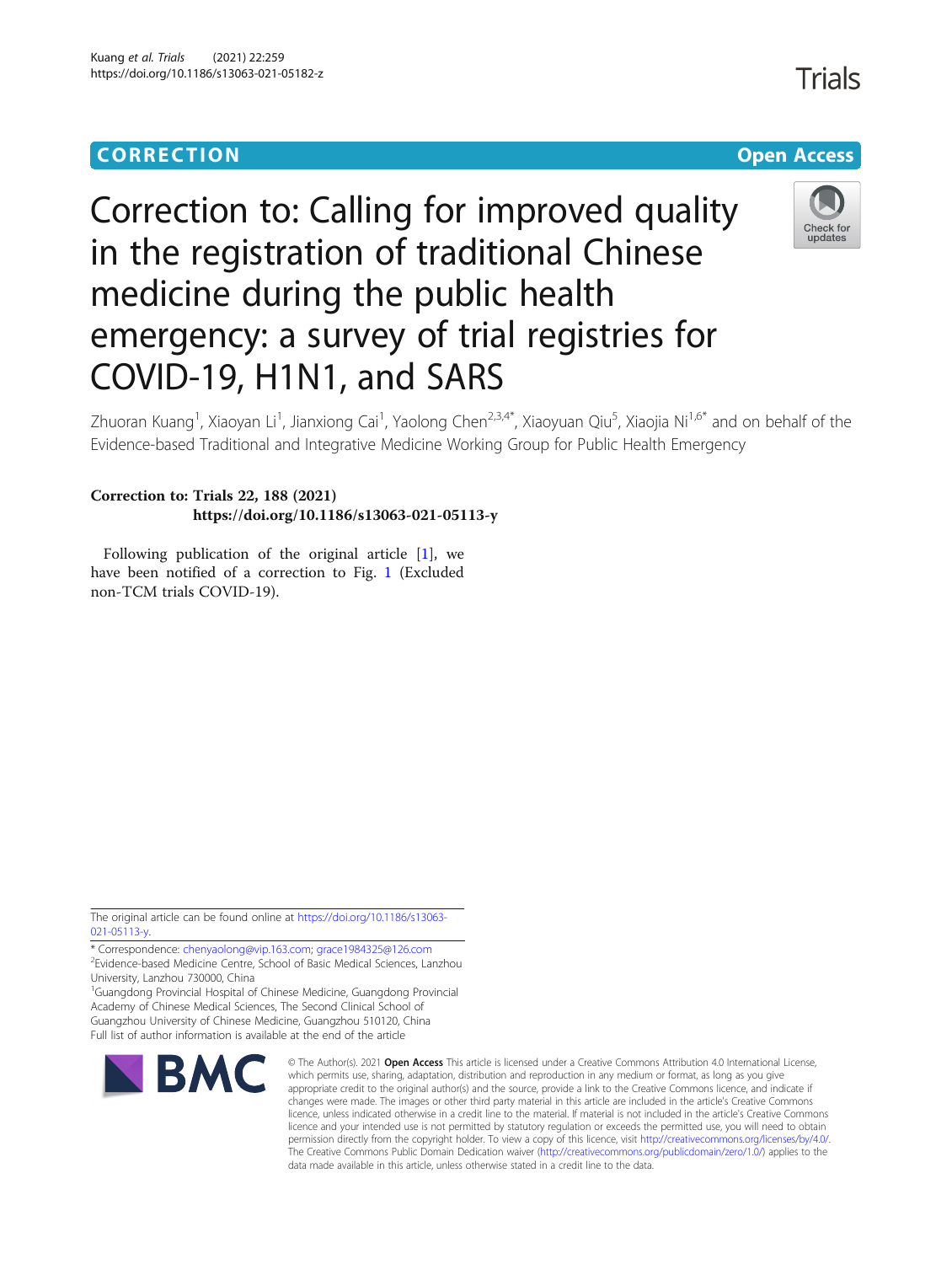<span id="page-1-0"></span>

• Corrected Fig. 1: